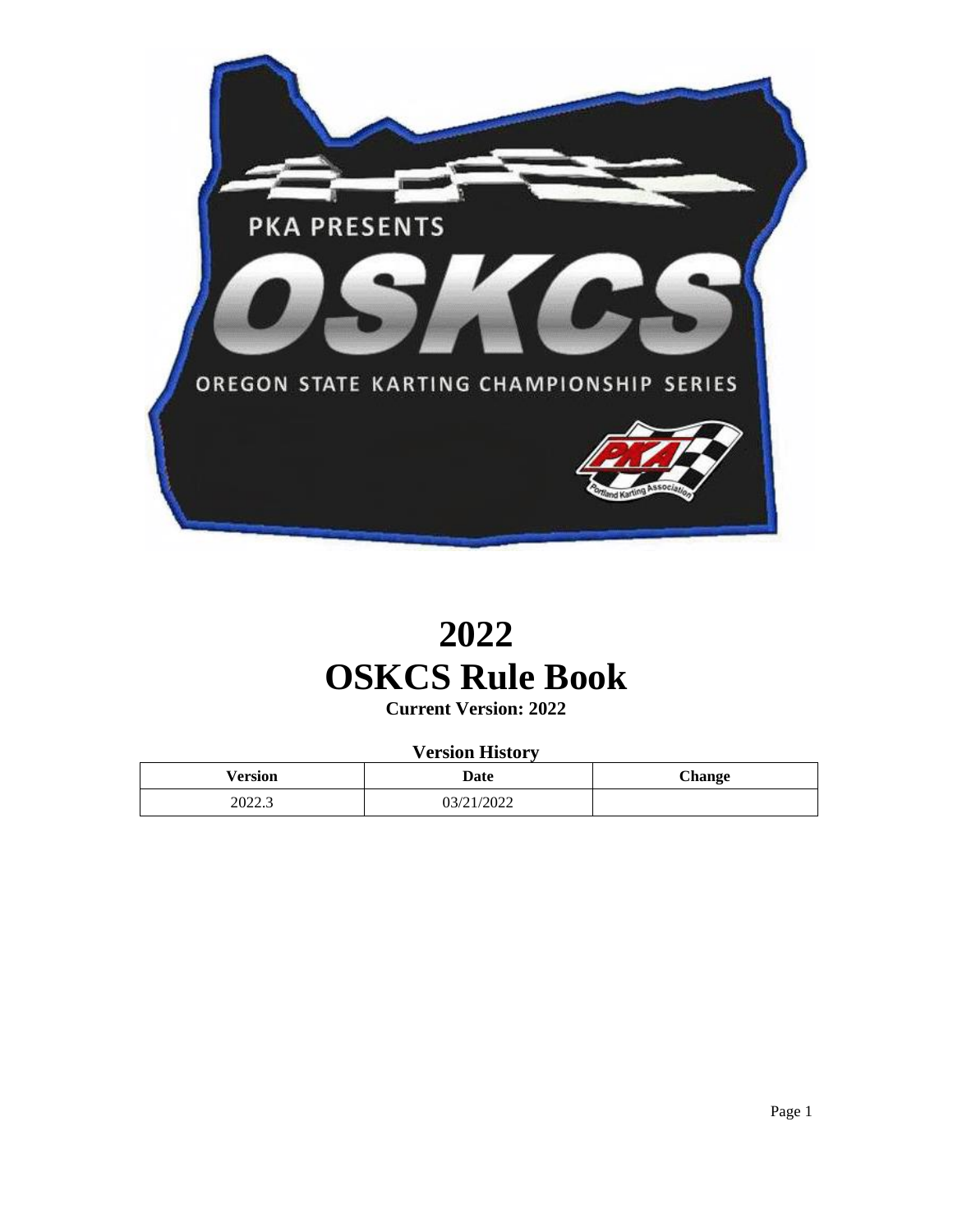# OREGON STATE KARTING CHAMPIONSHIP SERIES RULES

**OSKCS:** The Oregon State Karting Championship Series (OSKCS) is a local club series for PKA, aiming to provide a well-run local kart racing series for the local karting enthusiast. This local racing series strives to provide a relaxed atmosphere where new racers can learn to race, and experienced racers can enjoy the competition, with an emphasis on sportsmanship and consistency. PKA will work hard to make the series as enjoyable as possible for all who participate. The series will consist of a predetermined number of races, crowning Series Champions at the end of the series. The purpose of these rules is to provide clear guidance and instruction for the procedures that will be implemented in the series. These rules will address race day procedures and competition regulations, and not tech specifications for specific classes. Please read and understand this entire document. Much time and effort has gone into making these regulations as forthright as possible. Often times, the difference between an enjoyable day and a frustrating day at the racetrack, is the clear understanding of the rules. All questions should be presented to a PKA board member, or race day officials for clarification.

**CODE OF CONDUCT:** Entrance into an OSKCS event is considered a privilege and not a right. Everyone in attendance at an OSKCS event, is expected to conduct themselves in a manner that is polite, courteous, respectful, non-threatening or intimidating, to everyone in attendance, including officials, at ALL times. Good sportsmanship is the expectation. A driver is responsible for the actions of anyone in attendance at the event that is affiliated with them. Violations of this code of conduct will be dealt with promptly and in a strict manner. Actions taken may include, warnings, removal from the event (or future events), penalties handed down to affiliated driver(s), or permanent removal from a facility. Violations may be addressed by both the race officials and the Sprint Appeals Committee. PKA also holds the right to take actions that they deem appropriate. When in doubt, ask.

- **1 RULES HIERARCHY:** This document will take precedence over rules written in other rule books that preside over the OSKCS. Rules not covered in this document will be considered from the source most related to the class in question. (example; 4 cycle classes by ICP Cup, TAG USA Rules). In general, if it doesn't say you can-you can't. Final decisions will be made by the Appeal Committee designated in the Appeal section below.
- **2 ENTRANT:** The driver will be considered to be the entrant into a race event. A driver is responsible for the actions of anyone affiliated with them at an event, both on and off the track. All matters by race officials will be handled directly with the driver. For drivers under the age of 18, it is recommended to be accompanied by a single representative, at the driver's discretion.
- **3 MEMBERSHIP:** A current annual PKA Sprint Racing Membership is required to be eligible for year-end awards for the OSKCS. Those without a current annual membership will be required to pay a non-member entry fee, sign an Event Membership Form, and will only be eligible for daily awards. Non-members will not receive points for the day, with regard to other driver's points. Year end points for the event shall not be scored and cannot be added with subsequent annual membership.
- **4 REGISTRATION:** Registration and entry into a race, is the acceptance of the responsibility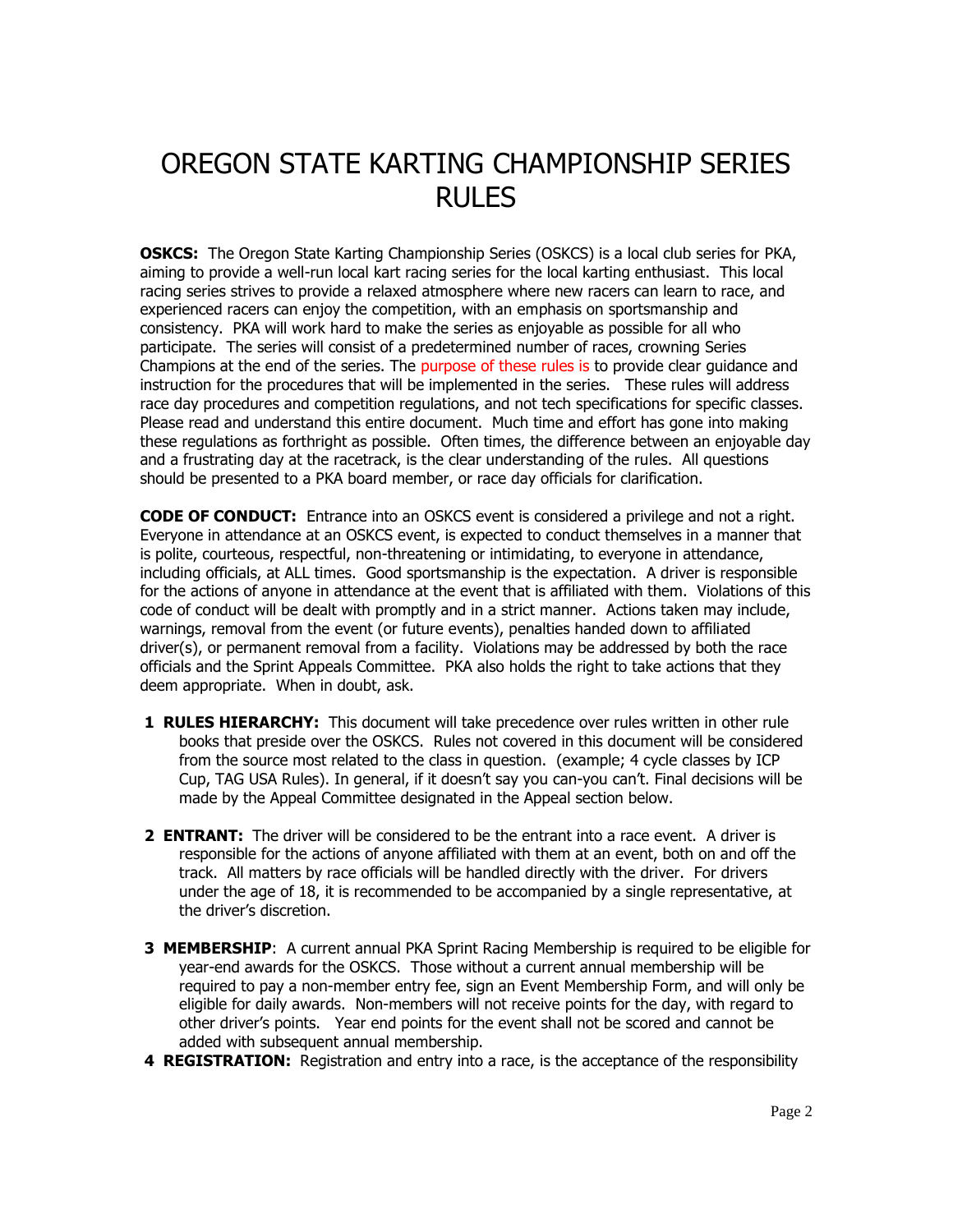by a driver to know and follow the rules and procedures, outlined in these regulations by all participants in the OSKCS.

Registration for an event may be made up until the time that qualifying begins. Late entry, beyond the start of qualifying, is at the sole discretion of the events administration staff. If a registration is accepted, a competitor may start their race day at any point up until the beginning of the main event. All points earned throughout the race day will be given to the competitor regardless of when they first take to the track.

Registrations will be accepted at the sole discretion of PKA. Racing in the OSKCS is considered to be a privilege, not a right.

- **4.1 Pit Passes**. Pit Passes are required to be purchased by all non-drivers who are present anywhere on the race facility. Pit passes should be purchased at the front gate, or registration area. ANYONE present at an OSKCS event without a pit pass may be asked to leave. Drivers affiliated with anyone found not having a wristband are subject to penalty or sanction.
- **4.2 Classes:** Official classes for the OSKCS will be determined prior to the first event each year. Generally, those classes will be the only classes run for points and awards during that season. Drivers showing up in classes not offered, will generally be allowed to race, but will not be eligible for points or awards. This will be at the discretion of the host race officials. Those drivers will be put into another run group that the race officials deem most appropriate.
- **4.3 Kid Karts:** The Kid Kart class is run as an exhibition class at the OSKCS. The intent of the class is to give kids track time in a race setting and teach them the fundamentals of racing.
	- **4.3.1** Drivers will be lined up in random order for race starts.
	- **4.3.2** One try will be made for a rolling start. If the green flag is not shown the start shall then be a standing start.
	- **4.3.3** For standing starts, drivers will be lined up at a designated location on the track by a track official. The green flag will fly indicating the start of the race session.
	- **4.3.4** Drivers will drive for a designated amount of time before the checkered flag is shown, indicating the end of the race session. Drivers will proceed around the track to the track exit.
	- **4.3.5** Parents may be let out into the middle of the race track (not on the track and only at the race officials discretion) to assist all drivers who experience troubles.
	- **4.3.6** Participants must comply with kid kart gearing rules (10/89) for Comer 50/51 engines, (15/89) for Honda GXH50 engines and meet the specified minimum class weight. Participants failing to adhere to these rules will forfeit the daily participation trophy as well as the participant credit for year end awards.
	- **4.3.7** The class is scored on a participation basis, and not by position. Trophies of the same size will be given to all drivers who competed in the class. No point values will be awarded for their races, only participation credit. All drivers participating in 50% of the season's events will be awarded year end trophies.
- **5 AWARDS:** Awards on race day will be based on the number of entries in a given class.
- **5.1 Race Day Trophies** will be awarded based on the number of class entries.
	- **1-2 entries. No trophy**
	- **3-4 entries. 1st place trophy**
	- **5-6 entries. 1st & 2nd place trophy**
	- **7 or more entries. 1st, 2nd & 3rd place trophy**
	- **Cadet classes. All drivers receive trophies**
	- **Kid Kart class. All drivers receive trophies**
	- **5.2 Year End Trophies** will only be awarded to classes that average 3 entries per race. (7 races  $x$  3 = 21 entries). JR II and adult classes will trophy drivers who attended 70% of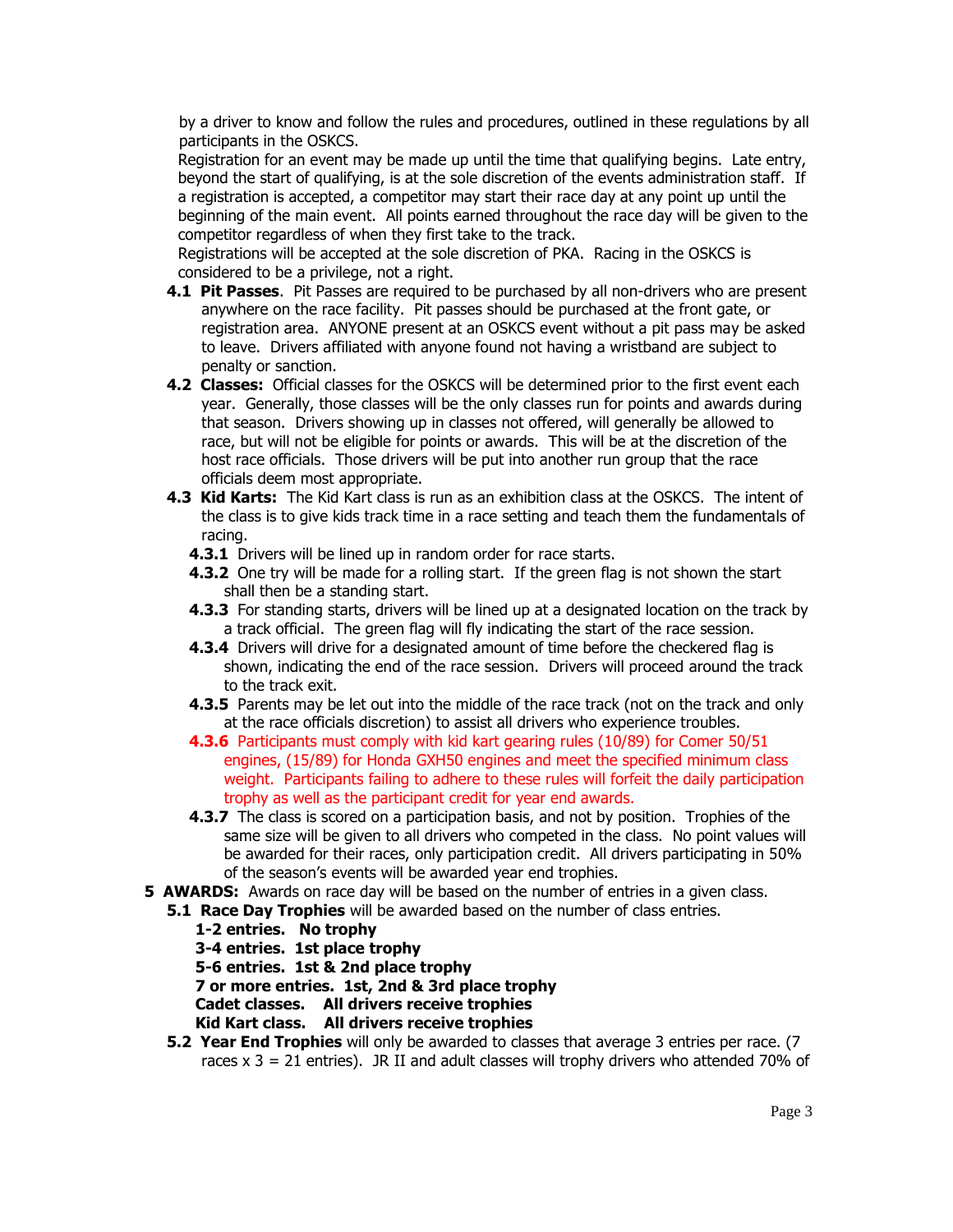the races, down to 3<sup>rd</sup> position. Kid Kart trophies will be awarded to all drivers who competed in half of the races. Cadet class trophies will be awarded to drivers who competed in 70% of the classes offered.

- **5.3 Jackets** will be awarded to the Class Champions if the class averaged 3 drivers per race, given that driver participated in 70% of the races offered.
- **5.4 Points** will be awarded regardless of the number of entries in a given class. Drivers being disqualified for driving infractions, technical infractions, (other than failing to meet minimum weight requirements) or unsportsmanlike conduct, will NOT receive points for the session in which they were disqualified. Drivers will not be allowed to drop DQ's with regard to end of year points championships.

\*Additional awards outside of these guidelines may be awarded at the sole discretion of the host race facility.

- **6 OFFICIALS:** Race Day officials will be provided by the host race facility, at their discretion. Consistency will always be the goal. Calls made by race day officials will be considered to be final, subject to the protest and appeal process.
	- **6.1 Protests** can be made to challenge the calls or decisions made by race officials, given the following guidelines. Protests can only be filed by a driver, and only in the class where a ruling is being questioned. Protests must be accompanied by a \$100 protest bond. If the protest is upheld, the bond fee will be returned. Fees may be forfeited if protests are denied. Protests must be filed within 30 minutes of results posting or decision notification. Technical protests may only be filed on performance related issues. Race day official's decisions will be considered to be final, unless an APPEAL is filed.
	- **6.2 Appeals** can be made to challenge the rulings made by officials after a protested decision has been made. An appeal must be accompanied by a \$200 cash bond, that will be returned if the appeal is upheld, or forfeited if the appeal is denied. The appeal will be settled based on the findings of the 3 person Appeal Committee. This committee will be made up of the race day Race Director, the race day Tech Director and a Sprint Representative from PKA. The decision of this committee will be deemed binding and final with no further actions allowed. Appeals must be filed by 5:00pm the day after race in question with host facility.
- **7 DRIVERS BRIEFINGS:** The driver's briefing will be held at 8:40am, prior to practice. A drivers briefing/drivers meeting will be listed on the schedule and given prior to the race day's competition. Driver attendance is mandatory and attendance by all is highly recommended. The aim of the briefing, is to cover details for the days events, clarify any changes or special instructions, and answer questions.
	- **7.1 All drivers** will be responsible for everything covered in a drivers briefing, regardless, of their attendance. The race director *mav* choose to take roll call.
	- **7.2 Roll call:** Any registered driver not in attendance, when roll is taken, *may* be dropped to the back of the first heat, at the race director's discretion. Anyone with specific procedural questions should ask questions at this briefing.
- **8 PRE-TECH INSPECTIONS:** Pre-tech race procedures are required to be completed by each driver prior to that driver going on the track on race day. Drivers are to complete their own tech inspections on their own karts, checking the required elements. Pre-tech forms, outlining required standards, should be picked up by racers at registration. Drivers should inspect and verify compliance by checking off items on the form, indicating they are in compliance. Drivers and/or karts with less than 3 races experience must also submit the kart and equipment for inspection with the Pre-tech Inspector. Completed forms must turned in and exchanged for 'tech bands' or stickers, which will be placed on their karts.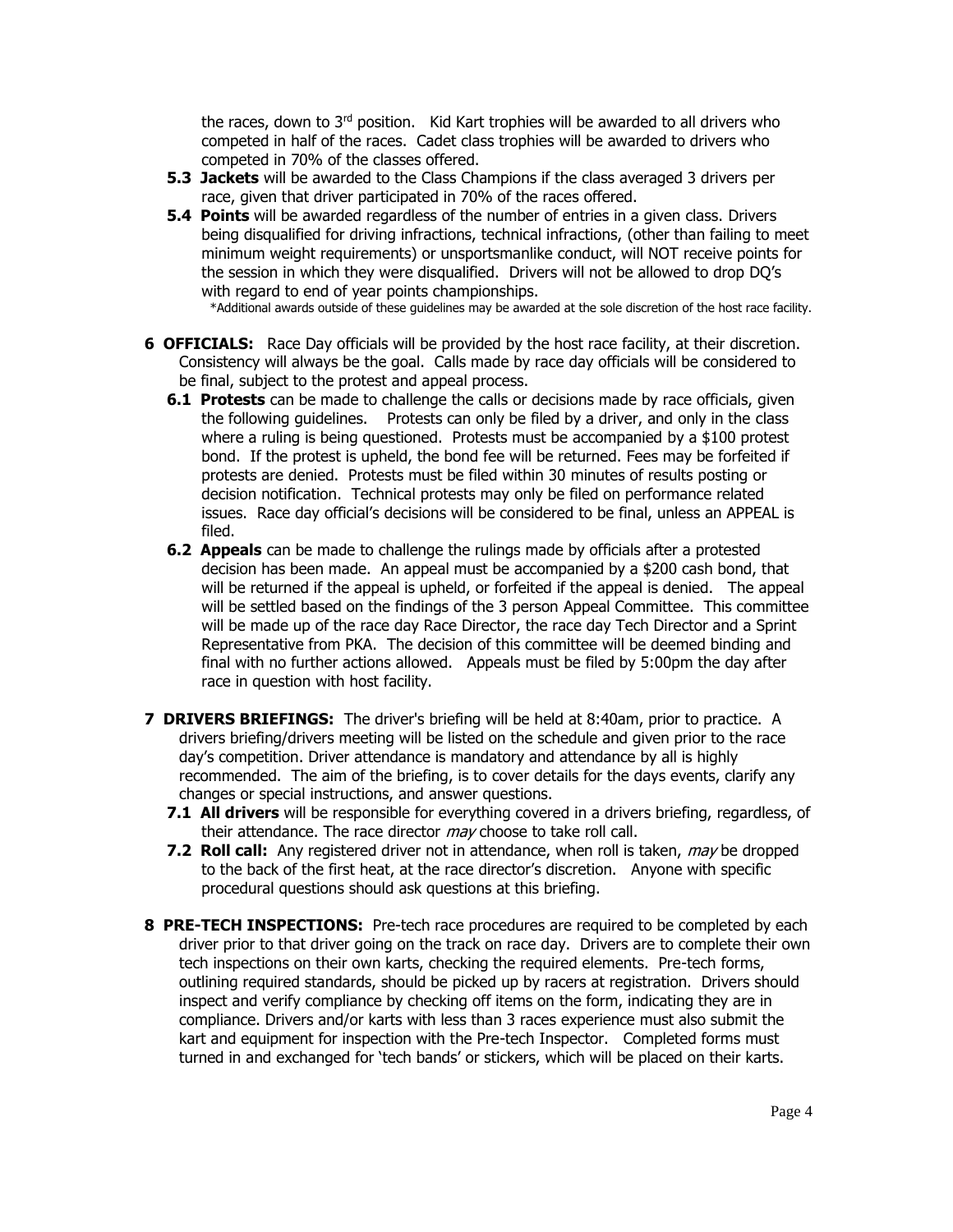Drivers may not be allowed on track prior to this process being completed.

- **8.1 It is solely the responsibility of each driver to be technically compliant, at all times, during race day.** Drivers not familiar with these procedures are encouraged to ask race officials on race day. This system is a self-inspection system, designed to place the responsibility on the racer, not race officials. The 3 race requirement above is to enable the benefit of a courtesy inspection for the kart and driver. **The responsibility of bringing a safe kart onto the track is solely with the driver.** A courtesy inspection can be requested at any time.
	- **8.1.1 Retention.** The following items must be checked and have an acceptable form of a "secondary retention system" present in order to be compliant. Acceptable "secondary retention systems" include safety wire, safety clips, cotter pins, nylock nuts, or other double nuts.

## Fasteners on bolts that connect:

- steering wheel to steering hub
- steering hub to steering shaft
- steering shaft to chassis
- both ends of the tie rod heim joints
- spindle king pins
- brake peddle to chassis
- brake master cylinder to chassis
- brake caliper to chassis
- all weight to kart (weight must be highly visible in white only.)
- brake rotor to brake hub (steel lock nuts allowed)
- any bolts drilled for safety wire must use safety wire, regardless of other secondary retention.
- Secondary brake cable or flexible rod from brake pedal to master cylinder
- **8.1.2 Penalties.** Karts found to be non-compliant with safety requirements, at any time during race day, MAY be subject to penalty, (typically not disqualification.)

# **8.2 Safety Gear**

- **8.2.1 Helmets** must be Snell 2015 or later, K2015 or later. Current Snell, CIK, or NKA ratings are also acceptable. Open-faced helmets with goggles are not allowed.
- **8.2.2 Neck Collars. Neck collars are required for all Junior Classes. Neck Collars are highly recommended for all Senior Classes**. Neck collars must be as manufactured and unaltered. Leatt type devices are allowed.
- **8.2.3 Chest protectors** must be SFI20.1 or 20.1/2. They are required for all drivers the age of 12 or under, or under 75lbs.
- **8.2.4 Gloves** are required and must be manufactured for racing purposes. They should be protective in nature and cover the wrist
- **8.2.5 Shoes and socks** must be worn with the requirement of high top shoes (or similar) that cover the ankle, laced and secured as designed.
- **8.2.6 Long hair.** Long hair will be a safety tech item. Competitors with long hair must demonstrate a satisfactory retention method (such as a helmet liner, balaclava, etc.). Simply tucking hair into a driving suit is not acceptable.
- **8.2.7 Driving Suit/Jacket** is required for all drivers. The driving suits or jackets must be made of abrasion resistant material and must cover driver's arms completely. Suits made of NOMEX are not allowed. Long blue jeans or pants of abrasion resistant material are acceptable and must cover the entire leg.
- **8.2.8 Video and recording equipment:** Video recording equipment of any kind, including cameras, microphones, battery packs, wiring or cabling will not be allowed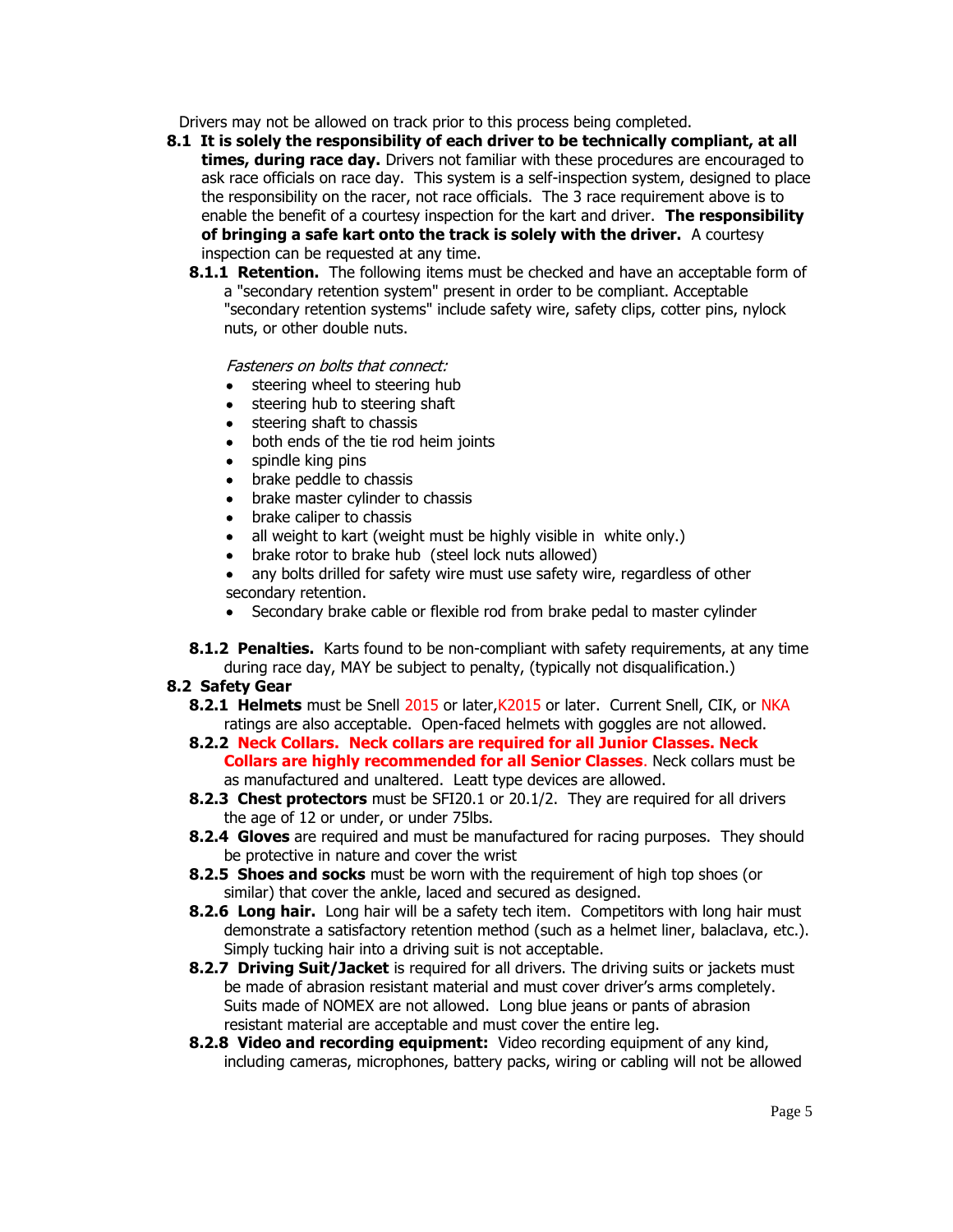to be worn or attached on any part of the driver, including helmets. All electronic communication devices are forbidden. Exceptions are helmets that are pre-wired for radios; with the unused connectors being secured. Cameras, if used, must be safely mounted to the kart. Please check for tethering requirements.

#### **9 TECHNICAL COMPLIANCE**:

- **9.1** Tech officials or race officials may check karts throughout the race day for technical compliance, at their discretion. Typically, these inspections are made post race at the scales.
- **9.2** Technical non-compliance may result in disqualification for that track session.
- **9.3** Drivers DO'd in tech from the finals will receive 0 pts for the day.
- **9.4** Technical DQ's are not allowed to be dropped for year end points tabulations.
- **9.5** Drivers not running an approved tire will be allowed to run, but they will be DO'd from each session. They will be placed at the back of the grid for each session and will receive 0 points for the day.
- **10 RACE DAY PRACTICES:** Race day practices are considered to be official sessions and all rules are in effect. All classes will be designated into race groups for practices. Drivers will ONLY BE ALLOWED to practice in their appropriate race group, without exception. Completion of the PreTech Inspection procedures is required prior to entering the track for practice. Sessions will be at the control of Race officials at all times. Drivers may utilize the hot grid for practice sessions, unless otherwise stated. Scaling is not required at the end of practice sessions. Drivers experiencing troubles on track may reach the grid under their own power, but retrieval prior to the end of the session may NOT be permitted. Sessions may be cut short to allow race officials to retrieve disabled karts from the racing surface.
- **11 MIXED CLASSES:** The combining of race classes is at the discretion of race officials. Typically, combined classes will **either** be run **straight-up** (intermixed by qualifying times) or **split** by class. Classes to be split with fastest group (by pole qualification) with a gap between groups, as determined by race officials. Which classes are combined and the method (either straight up or split, separate groups) shall be consistent by class and from race to race.

(If race officials opt to run mixed classes split by class, the fastest qualifiers class will be placed in front.). Standard race start procedures will apply.

- **12 QUALIFYING PROCEDURES:** Qualifying is done to set the order for the pre-final or first heat. Drivers will be given a set amount of time to take to the track and record laps. A driver's fastest lap will be considered to determine their qualifying time and set the order for the next session.
	- **12.1** Any lap that has been started within the given time frame will be considered.
	- 12.2 Drivers may re-enter the grid area from the racing surface, at their discretion (and only under their own power) and by doing so safely, they may make adjustments and changes to their karts and re-enter the track.
	- **12.3** Drivers disrupting the lap of another driver on track during re-entry and or not obeying the grid stewards commands may be subject to penalty.
	- 12.4 Drivers disrupting the lap of another driver on track by being negligent may be subject to penalty.
	- **12.5** Any items or parts that are taken into the grid area for qualifying are subject to tech inspection.
	- **12.6** Any driver, who is present on the grid at the appropriate time, will be considered to have qualified. It is not required to qualify in order to be eligible to run later race day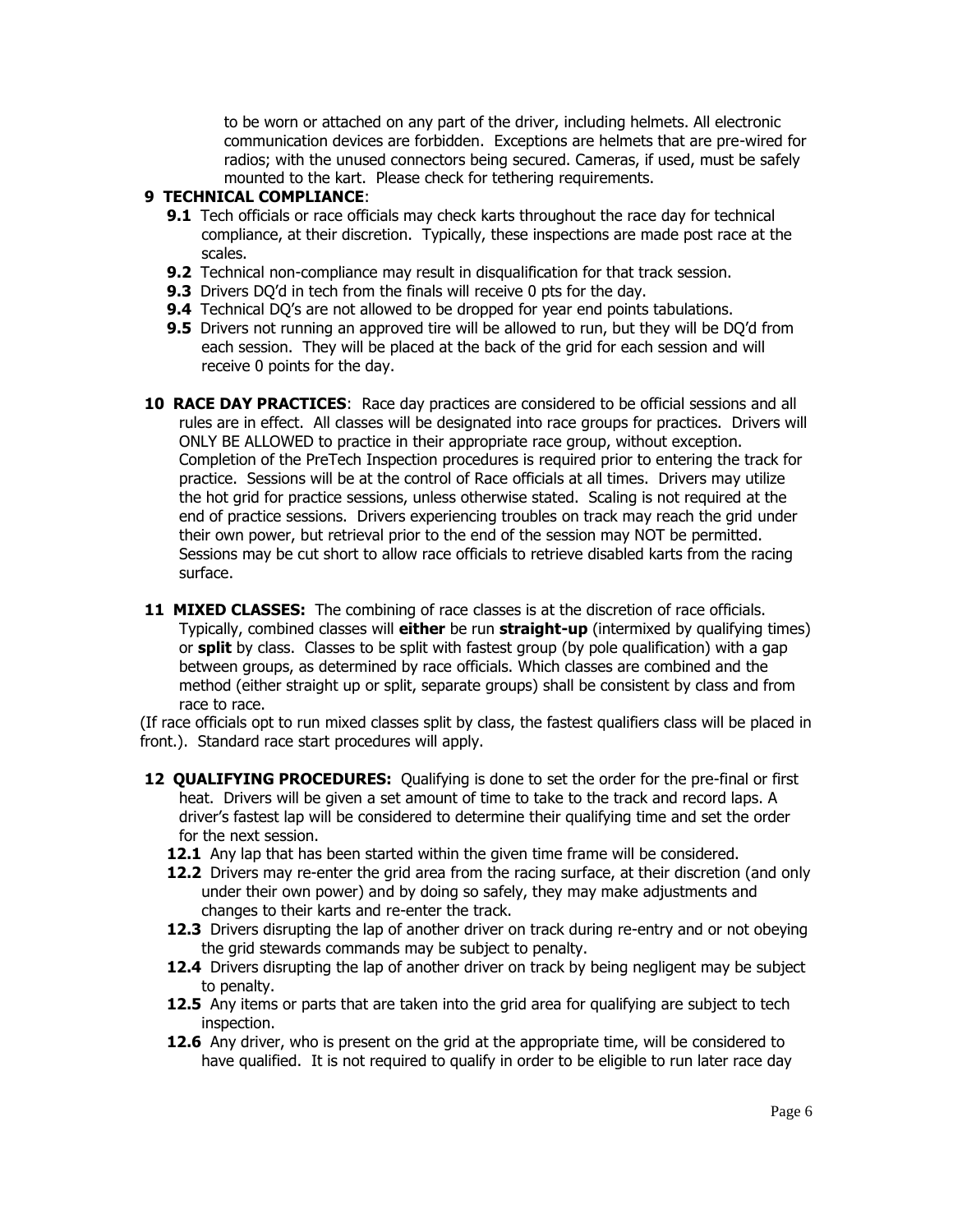sessions; but any driver not qualifying will start at the back of all heats, including any inverted heats.

- **12.7** It is the sole responsibility of drivers to have a working transponder on their kart. Only official scoring system data will be considered for scoring purposes. Drivers without working transponders may use substitute transponders if obtainable during the given time frame.
- **12.8** Drivers will only be allowed to qualify in their designated session.
- **12.9** These qualifying sessions are not under "sealed grid" conditions. Mechanics, drivers, tools, etc. may be introduced onto the grid at any point throughout the session. Technical compliance must be maintained at all times.
- **12.10** Drivers 'cutting' the track in qualifying will be considered to have ended their qualifying effort. No further lap times will be considered.
- **12.11** Drivers must scale at the end of qualifying and meet minimum weight requirements. Once a driver has scaled, they will not be allowed to re-enter the track. Drivers are not allowed to have any outside interactions, once they enter the scale line. Any driver adding weight, including fuel, during qualifying shall be disqualified. This shall be considered a technical DQ, not weight DQ.
- **12.12** Karts or drivers leaving the track or grid area, once they have entered the track, without being weighed at the scales; shall be considered to have completed their qualifying with no time.

## **13 STARTING PROCEDURES:**

- **13.1 Formation**: Drivers should line up on the grid in their assigned starting positions.
	- **13.1.1** Any driver present on the grid on time will be considered to have started a race and receive appropriate points.
	- **13.1.2** Drivers withdrawing from the competition should notify race officials as early as possible and may be removed from the line up.
	- **13.1.3** Any driver may choose to start at the rear of the field for any reason.
	- **13.1.4** Holes in the line up created by absent drivers or drivers opting to start at the rear of the field will be filled by trailing drivers moving straight forward (no criss-crossing) in the line up. The exception to this is holes created in the front row.
	- 13.1.5 Vacancies in the front row of the grid will be filled by the highest positioned driver behind the opening, at their option. The option is passes down until the empty space is filled and then everyone else will move STRAIGHT FORWARD. All vacancies created in the line up on track, will be filled by trailing drivers moving straight forward.
- **13.2 Formation Line**: The Formation Line (if provided) is a line that is located prior to the last corner(s) on the track before the straight away where the start is to be given. The line should be noted by cones on each side of the track. On the formation lap, drivers must be in their earned starting position at this line, or they must start in their current position. Drivers are not allowed to advance their position once past this line, until the signal to start has been given. Drivers experiencing troubles on the warm-up lap, formation lap, or on the grid, will have until they reach the formation line on the formation lap to regain their earned starting position. It is not required for a driver to run the warm up or formation lap(s).
- 13.3 Late Starts: Drivers experiencing troubles on the grid will be allowed to start the race late until the point that the field comes by the track entrance the first time under green race conditions. This must be done with the permission of the grid official.
- **13.4 Starting Procedures:** Drivers will be released from the grid by order of the grid steward. Should 2 laps be given, the first one is considered a warm up lap. The lap that the race start will be given is called the formation lap. It is solely the driver's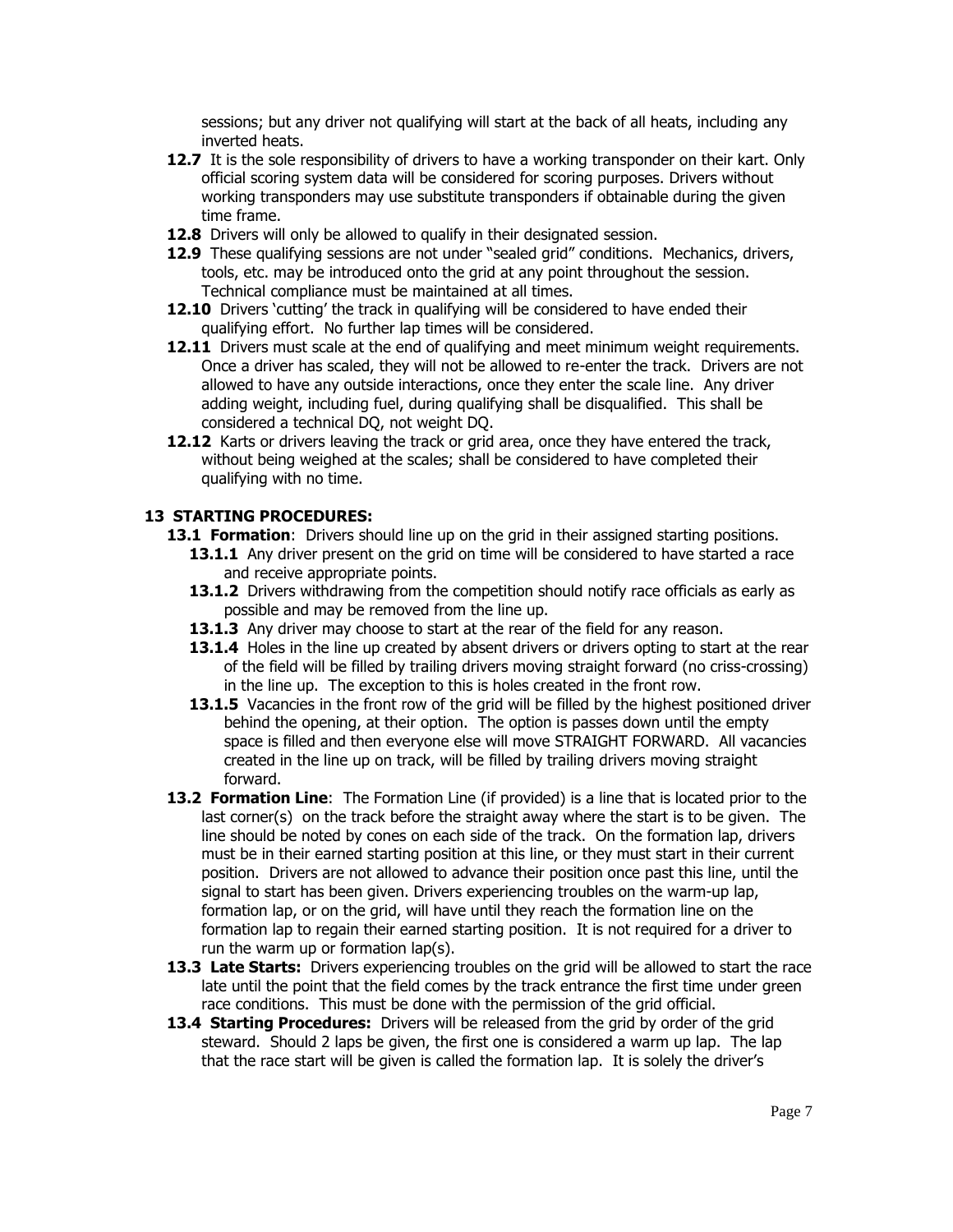responsibility to maintain their assigned positions on these laps. Overtaking is not allowed unless a driver experiences troubles. On the formation lap, the pole sitter is required to slow down to a reasonable speed; thus allowing drivers (not experiencing troubles) to bunch up in a tight formation. **IN GENERAL, ONE ATTEMPT WILL BE GIVEN TO START THE RACE. Fouls by drivers do not constitute a restart. Penalties will be assessed.** The pole sitters must maintain a reasonable and consistent speed approaching the starting lanes. Both rows must enter their starting lanes and approach the 'Acceleration Line' while remaining in their respective lanes. The start signal will be given at some point after the front row has reached the Acceleration line. The front row may accelerate at the Acceleration Line with trailing rows following. At the point the start signal has been given, race conditions apply. Drivers may break formation and exit the starting lanes immediately.

- **13.4.1 Penalties.** Breaking out of the starting lanes prior to the start signal will be considered a penalty. The race director will assess penalties. The Race Director may assess time penalties and/ or position penalties and may assess a DQ penalty, based on the severity of the infraction(s). Typically, 2 wheels outside the lanes early will be a 3 second post race penalty. All 4 wheels outside the lanes early will be a 10 second post race penalty. If the Off Pole Driver crosses the Acceleration Line ahead of the Pole Driver, he will be considered to have jumped the start and assessed a 10 second post race penalty. Either front row driver accelerating before the Acceleration Line may be considered to have jumped the start and may be subject to a 10 second post race penalty. Should a trailing driver(s) push either of the front row drivers into a penalty situation, the trailing driver may be assessed the penalty.
- **13.4.2 Race Restarts:** In general, one attempt will be given to start a race. Fouls do not constitute a restart. Penalties will be assessed to drivers not in compliance. It is solely the responsibility of each driver to be in formation by the start of a race. The option to restart a race is at the sole discretion of the race officials. Restarts should be granted when one or more drivers are eliminated from the chance to start by another driver, PRIOR TO THE START BEING SIGNALLED. Racing incidents after the start signal has been given do NOT constitute a restart.
- **13.4.3 Class Starting Procedures:** Classes will be deemed either a standing start class, or a rolling start class. See Section 25.
- **13.5 In-operative karts on track at the start:** If a driver stops for any reason during the warm up or formation lap and is unable to regain their earned starting position prior to reaching the formation line, or take the start from the rear of the field; they will have until the race leader puts them a lap down (under green, racing conditions) to resume racing. Entry onto the track after that point (when the leader puts them one lap down) is not allowed.
- **13.6 In-operative karts on the Grid:** Drivers delayed in the grid area may take to the racing surface until the point the race leader passes by the track entrance the first time under green conditions. Drivers must follow the commands of the grid steward. The completion of warm-up and formation laps are not required.
- **13.7 Cutting the track:** Drivers are allowed to use alternative track sections in order to catch the field prior to taking the start, **if directed to do so by race officials**. Drivers may not create an unsafe situation and must obey race officials in doing so.

#### **14 RACING:**

**14.1 In-operative karts on track**. Should a driver experience troubles, or leave the racing surface for any reason, their first obligation is to get their kart to safe location as fast as possible. It is NOT the corner workers obligation to assist in this. A driver is allowed to re-enter the grid area under their own power for repairs and rejoin. In all 4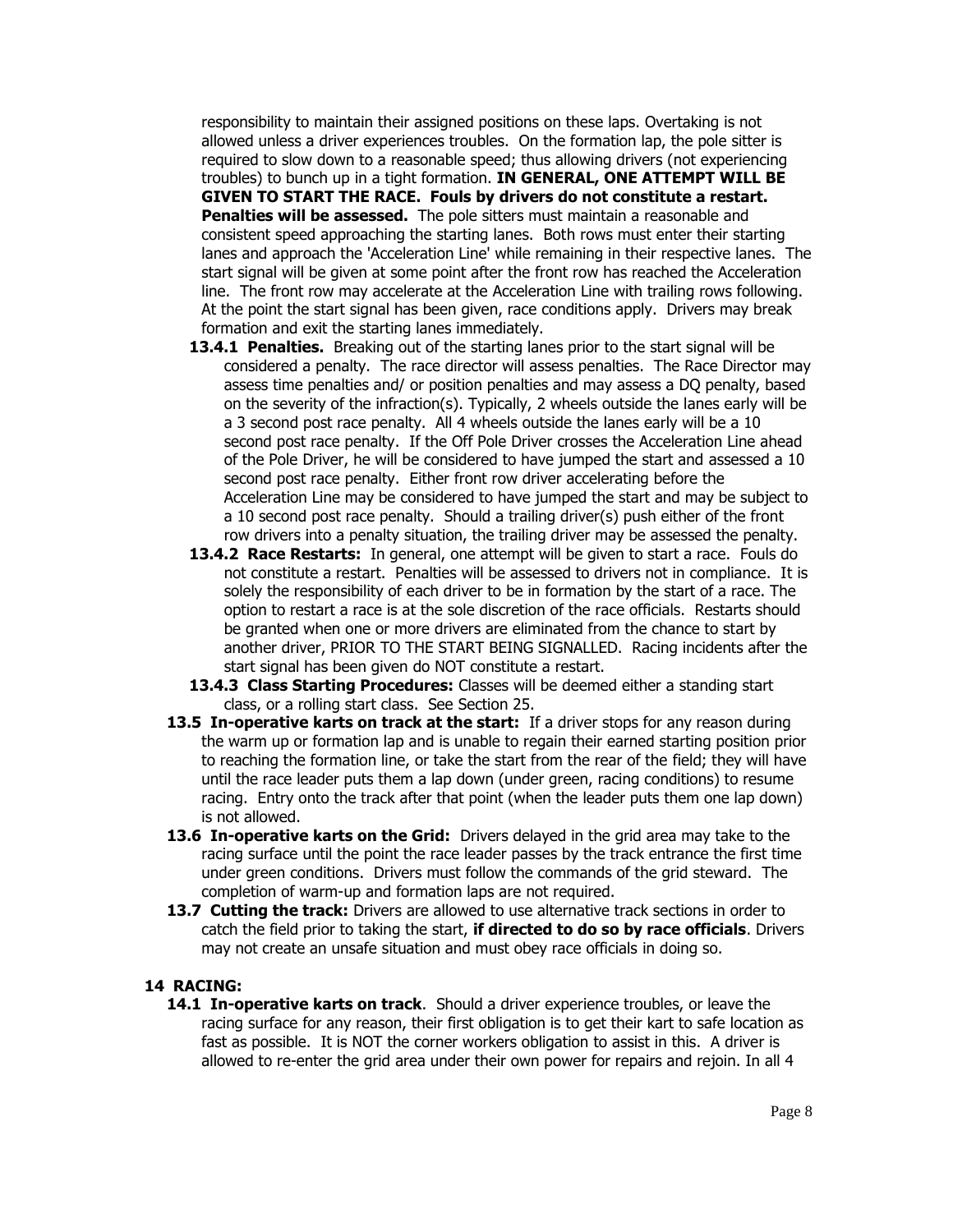cycle classes, if a driver gets out of his seat, their race will be considered to have ended. Drivers will be scored for laps completed to that point. In all 2 cycle classes, drivers will be allowed to take necessary steps to get back on the track to resume their race. Drivers will not be allowed to rejoin a race if not back on track prior to being passed by the leaders, putting them a lap down. It will always be the sole responsibility for all drivers to get themselves and their karts out of harm's way to a safe location. Again, the corner worker's job is to warn oncoming traffic of the potential danger that lies ahead. The use of tools/parts and outside help may be received if in the grid area. Driver must re-enter the track in safe location and without impeding the progress of another driver.

- **14.2 Lapped traffic:** Drivers that are about to be overtaken by the race leaders will be shown a blue flag. Driver MUST make every attempt to allow the leaders to pass before resuming their race pace. Failure to obey the blue flag may be grounds for removal from the track by use of the black flag.
- **14.3 Incidents:** Drivers are expected to conduct themselves on the race track in a safe and respectful manner at all times. The race officials will be expected to make decisions regarding incidents on and off the track. When karts are involved in incidents on the track, the following criteria will generally be considered.
	- **14.3.1 A kart making contact** with another kart, where the CONTACT CREATES the opportunity to make a pass, will generally be penalized, for making a pass. (That is very different from making contact while passing). A kart should not dislodge or move another kart from established position. However, drivers must leave room for karts choosing to occupy the track underneath on entry and outside on the exit of a corner.
	- **14.3.2 Contact from behind** resulting in positions gained/lost will generally be penalized.
	- **14.3.3 Incidental, side-by-side contact** is generally ruled as racing. Excessive sideby-side contact may be viewed as a violation and may be penalized. **Note:** The above statements are ALL generalizations and each incident is at the sole discretion of the race officials.
- **14.4 Dangerous or Malicious Driving**: If the race officials feel a driver has made dangerous maneuvers (driving with a blatant disregard for the safety of other drivers) or driving with malicious intent, that driver may be subject to appropriate actions, including disqualification from the event or the series. This decision is at the sole discretion of the race officials and is not protestable.
- **14.5 Penalties:** The race officials may impose the following penalties, or variations, that they see appropriate, as penalty for driving infractions or unsportsmanlike driving.

## **14.5.1 Penalties for driving infractions**:

- **14.5.1.1** Loss of a given number of post race positions. (i.e. 1, 3 or 5 positions)
- **14.5.1.2** Loss of number of positions gained/lost by driver(s) in an incident.
- **14.5.1.3** A time penalty may be assessed- post race. (i.e. 3 seconds, 5 seconds, 10 seconds)
- **14.5.2 Blocking:** Blocking is considered to be an unsportsmanlike maneuver. A driver will be considered to be blocking if they make more than one move off the preferred racing line on any given straight away. Swerving or making erratic moves to keep a trailing driver from passing will also be considered blocking. Blocking may be subject to post race penalties

## **15 FLAGS**

- **15.1 Green Flag** A green flag is waived to signal the start of a race or track session. A displayed green flag indicates general racing conditions apply.
- **15.2 Yellow Flag**: A yellow flag signals danger ahead to drivers. Flags will generally be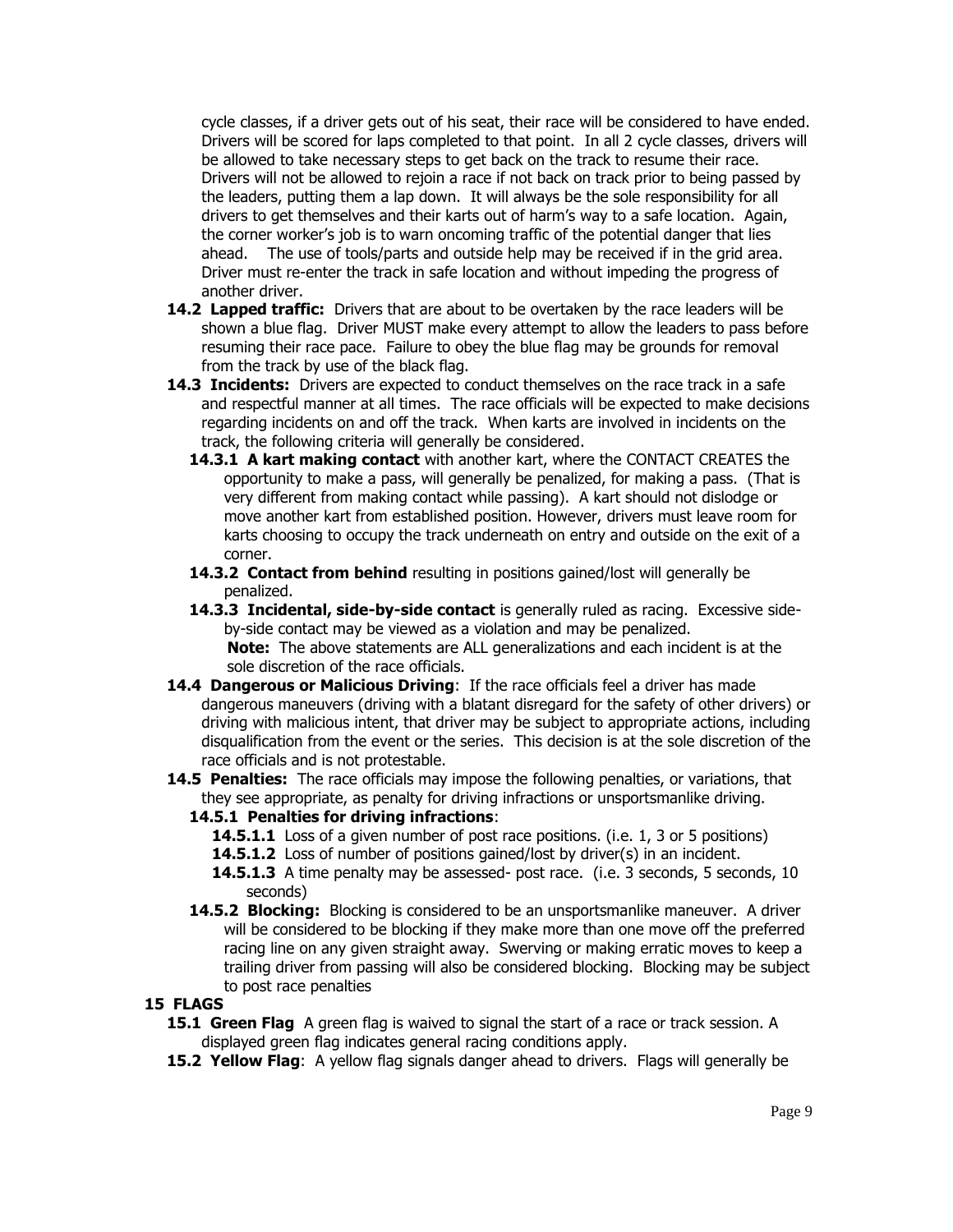shown just prior to the location of the incident requiring caution. Overtaking is NOT allowed from the point the yellow flag is displayed until clear of the incident that drew the yellow. Overtaking another driver between a displayed yellow and the incident will be penalized, generally by a 10 second post race penalty. Should a driver mistakenly overtake another driver in this zone and realize it, penalty may be avoided by voluntarily relinquishing that position during the next lap. This decision is at the sole discretion of the race officials.

- **15.2.1 Standing Yellow:** Signifies minimal risk ahead. Proceed with caution. No overtaking is allowed until clear of the incident that drew the yellow.
- **15.2.2 Waiving Yellow:** Signifies considerable risk or danger ahead. Proceed with extreme caution. No overtaking is allowed until clear of the incident that drew the yellow.
- **15.3 Red Flag:** A red flag signals the perceived need for medical attention or another need to stop the race or track session. Drivers should proceed with extreme caution onto the front straight (or where directed by race officials) and stop.. Directions will follow for the drivers. Work on the karts will not be allowed under red flag conditions unless specifically authorized by race officials.
	- **15.3.1 Less than two laps complete:** A red flag signaled prior to the competition of two laps will signify a complete race restart. Any driver who started the race or is present on the grid will be eligible to restart and will be in their original grid position. Race length will be as originally intended. Exception to above stated rule- If the red flag was thrown because of the perceived need for medical attention, the driver that drew the red flag will not be allowed to restart the race under any conditions.
	- **15.3.2 More than 2 laps complete but less than 75% of distance covered:** A single filed, rolling restart will be given with the order being the same as the last completed lap prior to red flag being displayed. Only drivers crossing the finish line on the prior lap will be eligible for race restarts. Drivers involved in the incident that caused the red flag may be placed at the rear of the field. Any driver that drew the red flag for the perceived need for medical attention will not be allowed to restart under any circumstances.
- **15.4 Blue Flag**: The blue flag is displayed when a driver is about to be overtaken by the race leaders. Drivers getting the blue flag should surrender and make no attempt to compete with the race leaders until they are past. Failure to obey the blue flag may be grounds for a black flag.
- **15.5 Mechanical Flag:** The mechanical flag (black with orange center circle) is shown to a driver to indicate there is a mechanical problem with their kart. Drivers are to exit to the scales immediately after receiving this flag. Repeated ignoring of this flag may result is further penalty.
- **15.6 Rolled Black Flag**: (or displayed black and white diagonal) This is an indication that a driver is being warned for unsportsmanlike conduct. Should the behavior continue, a displayed black flag may follow. A rolled Black flag does NOT signal a driver to leave the racing surface. A rolled black flag may be accompanied by a number board.
- **15.7 Displayed Black Flag:** A displayed/waiving black flag signifies a drive must leave the racing surface immediately. Repeatedly ignoring a displayed black may result in additional penalties. A black flag may be accompanied by a number board.
- **15.8 Furled Green and White Flags:** A green and a white flag rolled and displayed in an X pattern indicates a race has reached half the posted distance. This signal is considered a courtesy and is not required to be shown.
- **15.9 Furled White and Checkered Flag**: A furled white flag and checkered flag displayed in parallel fashion indicate 2 laps remaining in a race. This signal is considered a courtesy signal and is not required to be shown.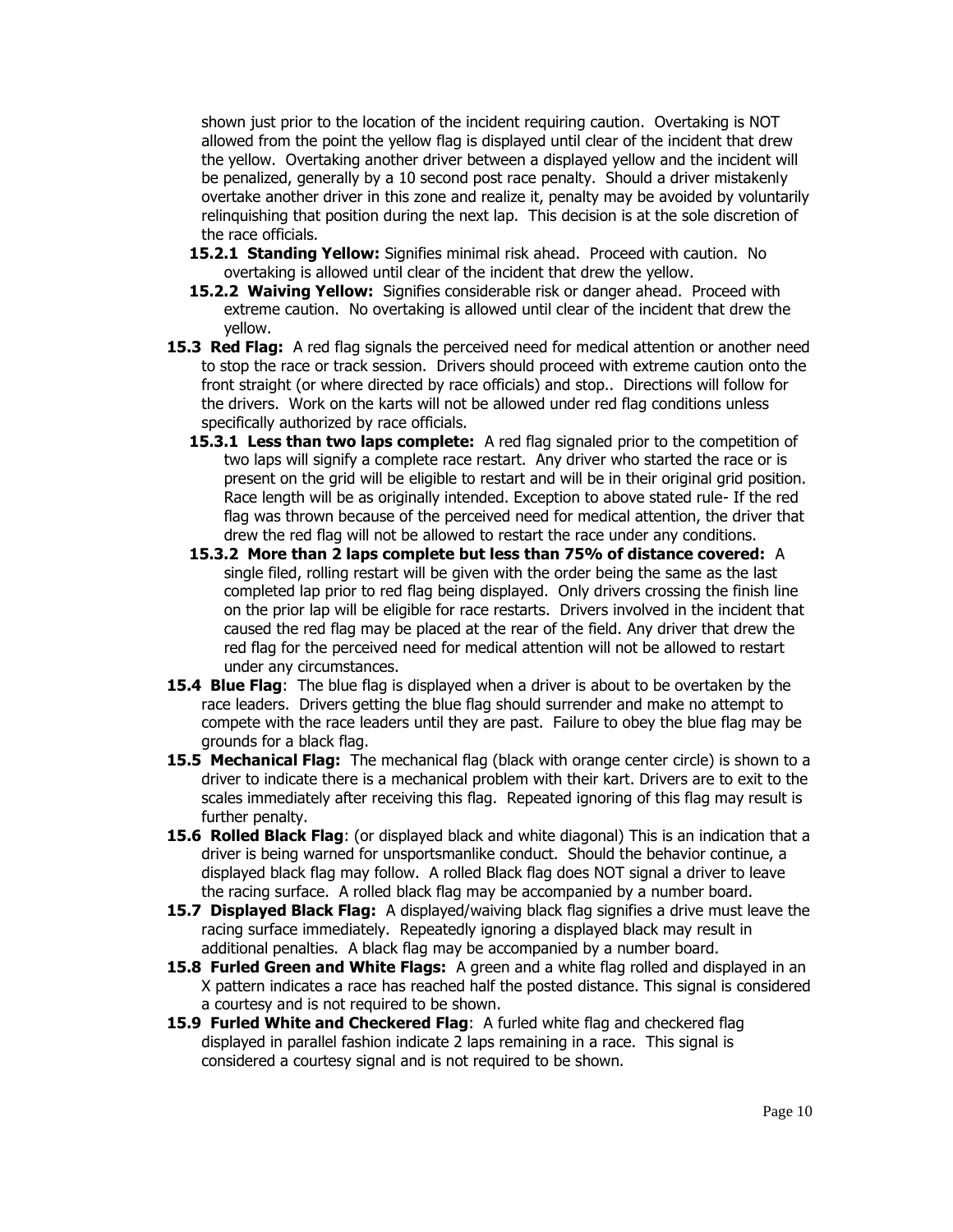- **15.10 White Flag**: This courtesy flag indicates there is one lap remaining in the race. The white flag is shown as a courtesy and is not required to be displayed prior to the checkered flag, nor is it official that after the white flag is displayed that the race is over after the next lap. Only the checkered flag officially ends the race.
- **15.11 Checkered Flag**: The black and white checkered flag indicated that a given track session has ended or that a race is complete. After taking the checkered flag, drivers should proceed with caution to the scales area.
- **15.12 Checkered and Black Flags:** The race is complete but under protest. or penalty.
- **16 RACE DISTANCES:** Should the checkered flag be thrown before the posted race distance is covered, the race will be considered finished at the checkered flag. Should the checkered flag be thrown after the posted race distance, the race will be considered finished at the posted race distance.
- **17 KART RETRIEVAL:** Drivers becoming disabled while on the race track will be required to wait to the end of the session before trying to exit to the scales. If provided, race operations will send a kart retrieval unit to pick up and escort disabled drivers and their karts to the scale area. If none is provided, a driver's assistant will be required to enter the track with a kart stand and retrieve the driver. The driver's assistant may not enter the track area without permission from race officials, and may not enter the track until after the entire field has been shown the checkered flag. Violations to these rules may be viewed as unauthorized entrance to the track and may result in harsh penalties. All disabled drivers are still required to scale at the end of sessions that require the scaling process. Failure to do so may be considered a scales violation.
- **18 SCALES:** All drivers are subject to minimum weight requirements at the end of qualifying, pre-finals, heat races and finals. Behind the scales is a restricted area and no one other than drivers are allowed behind the scales.
	- **18.1** Drivers are NOT allowed to have any physical contact with anyone prior to scaling.
	- **18.2** Drivers must enter scales when asked by scales personnel.
	- **18.3** Drivers failing to meet posted weight requirements will be moved to the rear of the field for the next session. Failed scales in a final will be penalized as a DQ.
	- **18.4** Drivers will be allowed 2 additional attempts to reset scale and re-weigh.
	- **18.5** Drivers leaving the IMMEDIATE supervision of scales personnel will NOT be allowed to re-weigh.
	- **18.6** The provided scales will be official and are not protestable. (Should a scales malfunction occur, race officials may intervene and make concessions.)
	- **18.7** Drivers may be given water in the scale line, up to .500 liter at the race official's discretion. Any driver dumping water on themselves will have 2 lbs added to their minimum weight.
- 19 **SCORING/ LINE UP:** The host facility will be responsible for scoring. Their scoring system is the only official scoring system that counts. Transponders are required to be present for official scoring to be accurate.
	- **19.1** It is the sole responsibility of each driver to have a charged and working transponder on for all official sessions that require transponders.
	- **19.2** Transponders may be mounted no closer to the front of a kart than 12 inches back to the leading edge, from the center of the kingpin. It is recommended to mount the transponder at the back of the seat.
	- **19.3** Only official time from the scoring system will be allowed for scoring purposes in qualifying. No "drivers acquired" data will be used for scoring purposes.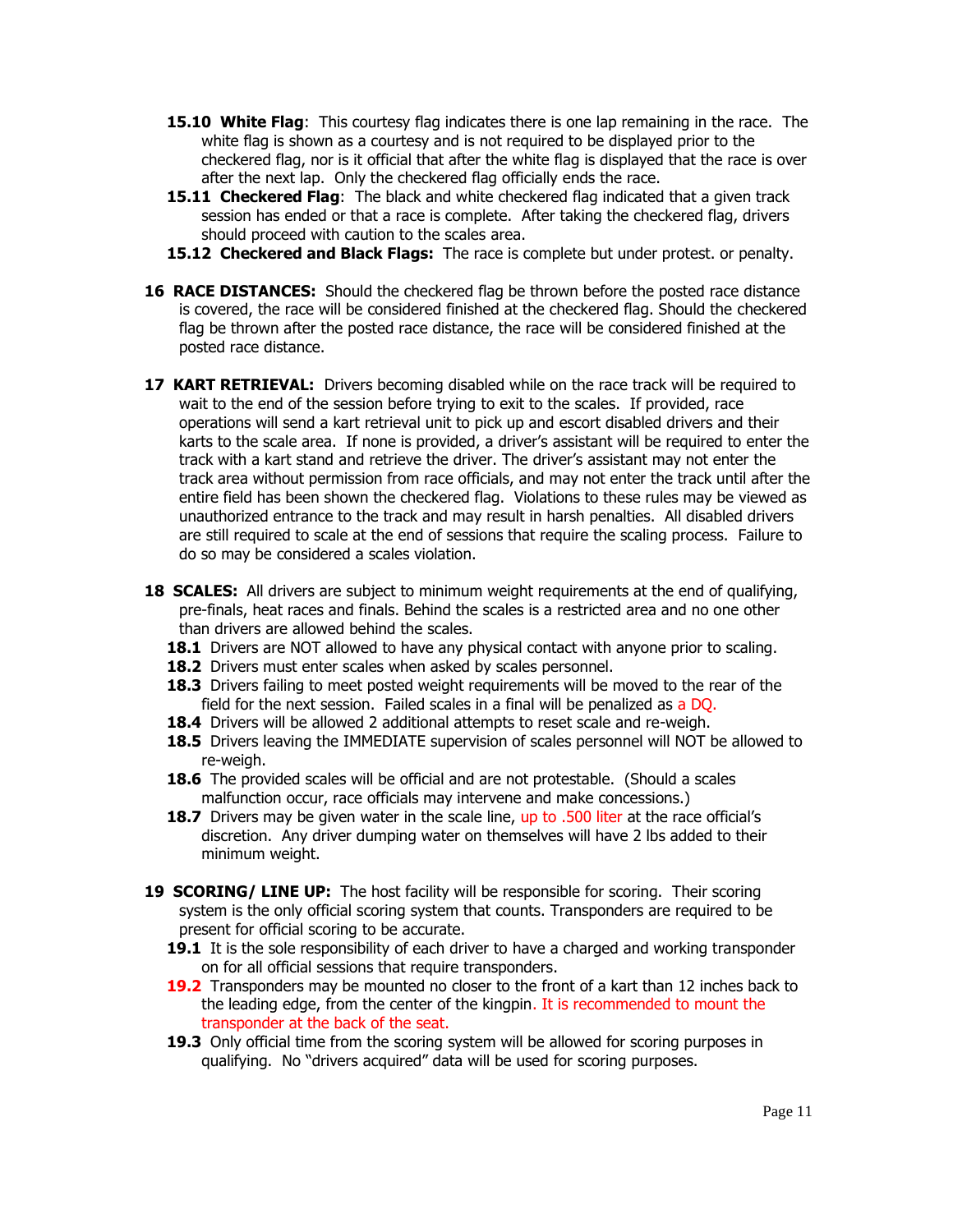- **19.4** Hand scoring for pre-finals, heats and finals is at the SOLE discretion of the scoring personnel. If they choose to hand score, it will be considered a courtesy and is not required.
- **19.5** Standard scoring is as follows. Qualifying results set the grid for pre-final. Pre-final results set the grid for finals. Finals results are final results for the day.
- **19.6** Double Heat Scoring is as follows:
	- **19.6.1** Qualifying results set the grid for first heat.
	- **19.6.2** Second Heat as follows:
		- **19.6.2.1** Inverted Class
			- **19.6.2.1.1** Jr. I classes Qualifying results with top 6 drivers inverted.
			- **19.6.2.1.2** Jr. II classes Qualifying results with top 8 drivers inverted.
			- **19.6.2.1.3** Sr. classes Qualifying results with top 8 drivers inverted.
		- **19.6.2.2** Non-Inverted Class
			- **19.6.2.2.1** All classes set grid based on first heat finishing order
	- **19.6.3** Final Heat as follows:
		- **19.6.3.1** Non-Inverted classes start order determined by Heat 2 finishing order
		- **19.6.3.2** Inverted classes, points from Heat 1 and Heat 2 are combined to set the grid for the final.
			- **19.6.3.2.1** Points used are:  $1^{st} 0$  points,  $2^{nd} 2$  points,  $3^{rd} 3$  points, etc.
			- **19.6.3.2.2** Position is set by lowest points first.
			- **19.6.3.2.3** If there are ties, the driver with the highest qualifying position comes first.
	- **19.6.4** Results of the Final are the final results for the day.
- **19.7** Drivers that believe a scoring error has been made MUST notify scoring prior to entering the track for their next session. Once a session has been run, nothing will be changed retroactively.
- **19.8** Drivers will be scored in the following order:
	- Race finishers by order finished
	- Drivers classified as DNF (did not finish)
	- Drivers classified as DNS (did not start)
	- Drivers who were disqualified

(Drivers who are present on grid at the appropriate time will be considered started)

- **19.9 Posted Result Protests** Participants have 4 weeks from the date results are posted online at portlandkarting.com to protest finishing results. No changes will be made to an event's results after that date.
- **20 TIRES:** The tire compound and size for each class is spec'd and all competitors MUST run the appropriate tire if they wish to be scored.
	- **20.1** Drivers will be limited to one single set of slicks for the qualifying, heats, pre-final and finals.
	- **20.2** The replacement of a damaged tire will be at the discretion of the tech official.
	- **20.3** Rain tires will not be allowed until a race has been declared "WET" by officials.
	- **20.4** Once a race has been declared wet, the use of rain tires is at the discretion of the driver, for the remainder of the day.
	- **20.5** Drivers will be limited to one single set of wet rain tires per WET declared race day.
	- **20.6** Upon declaring a race WET, a 15-minute delay will be given in the schedule. The schedule will resume after that delay, with no further delays being granted for the remainder of the day. Drivers must present to the grid at the appropriate time with their tire decision made.
- **21 FUEL:** Most classes have a spec'd fuel and oil. All 4-cycle classes will use gasoline with no ethanol or oxygenated fuel. All 2-cycle classes shall use a minimum of 98 Octane non-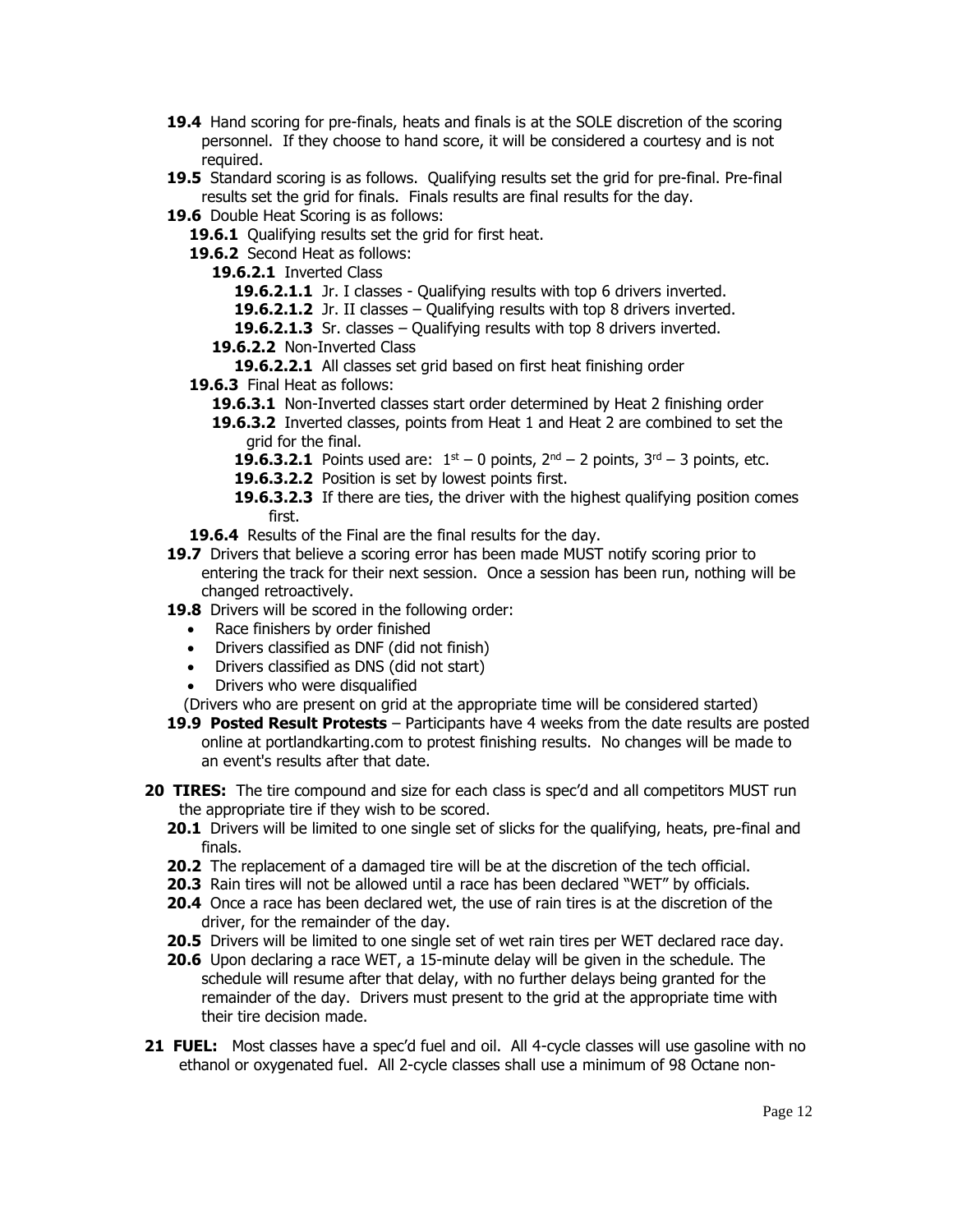oxygenated race fuel and non-oxygenated oil. Please check with the track prior to the event. Failure to meet the posted fuel requirement is grounds for disqualification. Fuel compliance may be checked at any time throughout a race day, by Digitron or other testing device, at the race officials' discretion. Drivers found to be adding any foreign substance (other than approved oil) will be excluded for the remainder of the series. Re-entry will be at the discretion of the Sprint Appeals Committee and host facility.

- **22 COMMUNICATION WITH DRIVERS:** Electronic communication with drivers on track is not allowed by any means during any official track sessions. Drivers found to be in violation of this rule may be excluded from the day's events.
- **23 UNAUTHORIZED ENTRY ONTO THE RACING SURFACE:** Absolutely no one is allowed onto the racing surface (track area) without the expressed permission of the race officials. Parents, mechanics, or others affiliated with a driver, who enter the track area without permission will be expelled from the facility for the remainder of the race day. The driver affiliated with the violator will be disqualified from the violated track session and may be excluded for the remainder of the day. In the case of an injury on the track, drivers' representative should go immediately to the grid and wait for directions from the race officials. Entry onto the racing surface will be at the SOLE DISCRETION of race officials. Every effort will be made to communicate with concerned individuals.
- **24 TROPHY PRESENTATION:** Daily race Trophy Presentations will take place at the conclusion of the days racing and post-race tech inspections. All drivers are invited to the trophy presentation. Trophies will be based on participation requirements listed above in this document. Drivers or representatives must be present to be eligible for trophies, unless prior pick up has been arranged. Trophies not picked up by the end of the day may be forfeited.

PKA will need to list the classes, weights, tires and fuel requirements for the official classes at the beginning of each season, as well as which classes may be combined. This may be done by using a table or graph for quick references. This will be added to these regulations.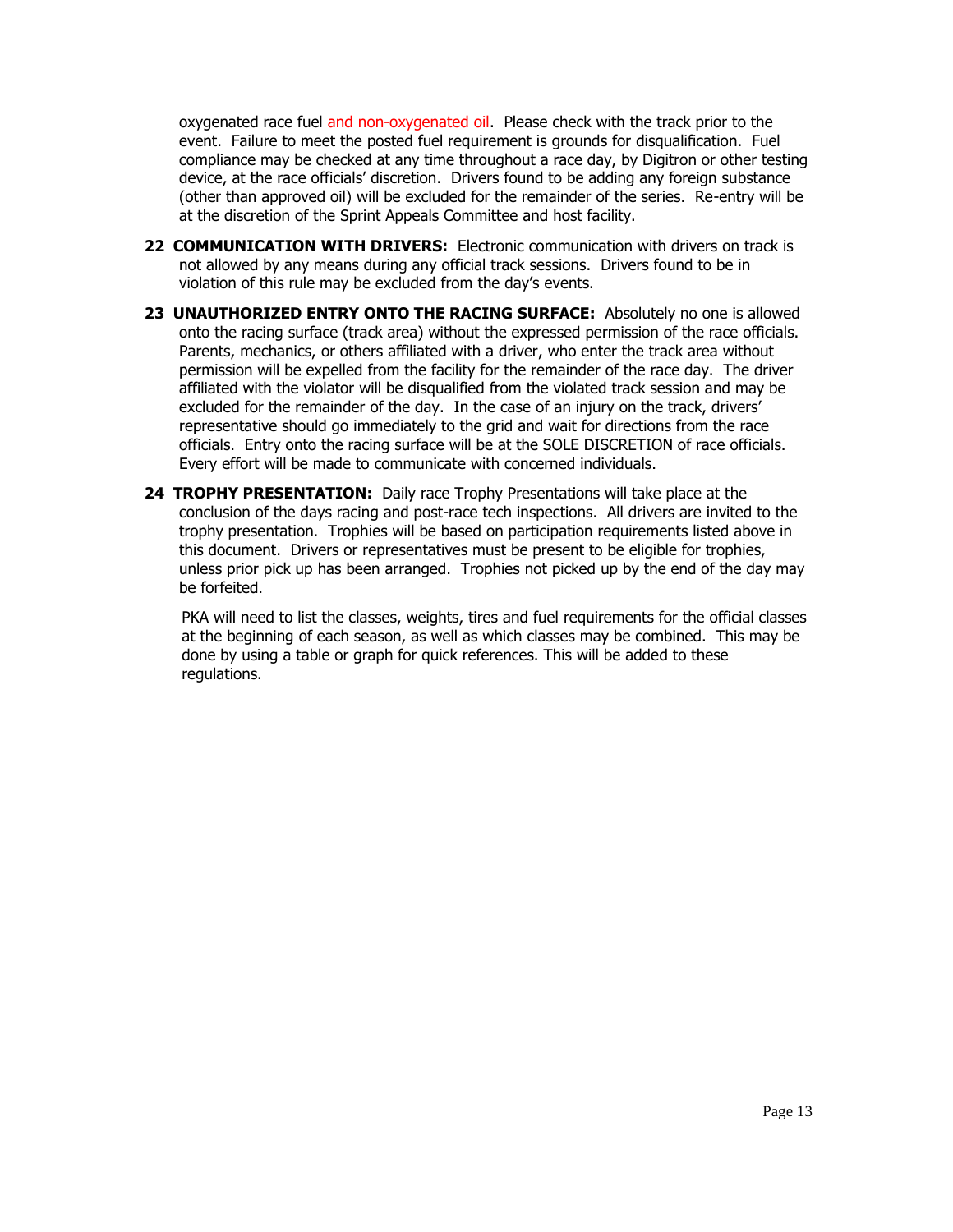**25 OFFICIAL CLASSES** The following are the list of official classes for the current OSKCS Championship season. See section 4.2 for details on support for other classes.

**NOTE: All Class technical regulations will adhere to Padholder Super Cup rules with the additional ICP Cup Local Option rule-set applied with the following exception(s):**

#### **25.1 AC100**

25.1.1. Follows ROK Cup Technical Specifications

| <b>Class</b>            | <b>Engine</b>                                        | Age              | <b>Tires</b>                            | <b>Fuel</b> | <b>Start</b><br><b>Type</b>             | <b>Notes</b>                | Wt.<br>(lbs) |
|-------------------------|------------------------------------------------------|------------------|-----------------------------------------|-------------|-----------------------------------------|-----------------------------|--------------|
| Kid Kart                | Comer 50, Honda<br>GXH 50, or Honda<br><b>GXH 35</b> | $5 - 7$          | LeCont Red<br>$3.60 - 4.50 x$<br>4      | Gas $*1$    | <b>Standing</b>                         |                             | 160          |
| World<br>Formula        | Briggs World Formula                                 | $16+$            | <b>LeCont Red</b><br>$4.50 \times 6.00$ | Gas $*1$    | Standing                                | Invert                      | 390          |
| LO206 Jr. I             | Briggs LO206 w/ Blue<br>Slide                        | \$\$<br>$7 - 11$ | LeCont Red<br>$4.50 \times 4$           | Gas $*1$    | Standing                                | Invert                      | 240          |
| LO206 Jr. II            | Briggs LO206                                         | $12 - 15$        | LeCont Red<br>$4.50 \times 6.00$        | Gas $*1$    | Standing                                | Invert                      | 320          |
| LO206 Sr.               | Briggs LO206                                         | $15+$            | LeCont Red<br>$4.50 \times 6.00$        | Gas $*1$    | Standing                                | Invert                      | 360          |
| LO206<br><b>Masters</b> | Briggs LO206                                         | $35+$            | LeCont Red<br>$4.50 \times 6.00$        | Gas $*1$    | Standing                                | Invert                      | 390          |
| AC100 Jr                | Iame KA100                                           | $12 - 15$        | LeCont Red<br>$4.50 \times 7.10$        | Gas $*2$    | <b>Standing</b><br><b>Non</b><br>Invert | Exhaust 22mm                | 320          |
|                         | Italian Motors X100AC                                |                  |                                         |             |                                         | Exhaust 22mm                | 310          |
|                         | <b>ROK VLR</b>                                       |                  |                                         |             |                                         | Exhaust 27mm                | 320          |
|                         | <b>KT100S</b>                                        |                  |                                         |             |                                         | 4 Hole Can Exhaust          | 300          |
| AC100 Sr.               | Iame KA100                                           | $15+$            | LeCont Red<br>4.50 x 7.10               | Gas $*2$    | <b>Standing</b><br><b>Non</b><br>Invert |                             | 360          |
|                         | Italian Motors X100AC                                |                  |                                         |             |                                         |                             | 360          |
|                         | <b>ROK VLR</b>                                       |                  |                                         |             |                                         |                             | 350          |
|                         | <b>KT100S</b>                                        |                  |                                         |             |                                         | Open pipe, open deck height | 340          |
| AC100<br><b>Masters</b> | Iame KA100                                           | $35+$ or         | LeCont Red<br>$4.50 \times 7.10$        | Gas $*2$    | <b>Standing</b><br><b>Non</b><br>Invert |                             | 380          |
|                         | <b>Italian Motors X100AC</b>                         | 200lbs           |                                         |             |                                         |                             | 380          |
|                         | <b>ROK VLR</b>                                       |                  |                                         |             |                                         |                             | 370          |
|                         | <b>KT100S</b>                                        |                  |                                         |             |                                         | Open pipe, open deck height | 370          |

# **All Classes will follow two heat race format.**

− Gas \*1 – Gas must be non-ethanol, non-oxygenated 92 Octane Gasoline − Gas \*2 – One of: VP MS 98, VP VP-110, ERC 110, K&S 110, or VP C-12

− For above classes, LeCont Purple or White rain tires are required.

− \$\$ Must be attained age of 7 at date of event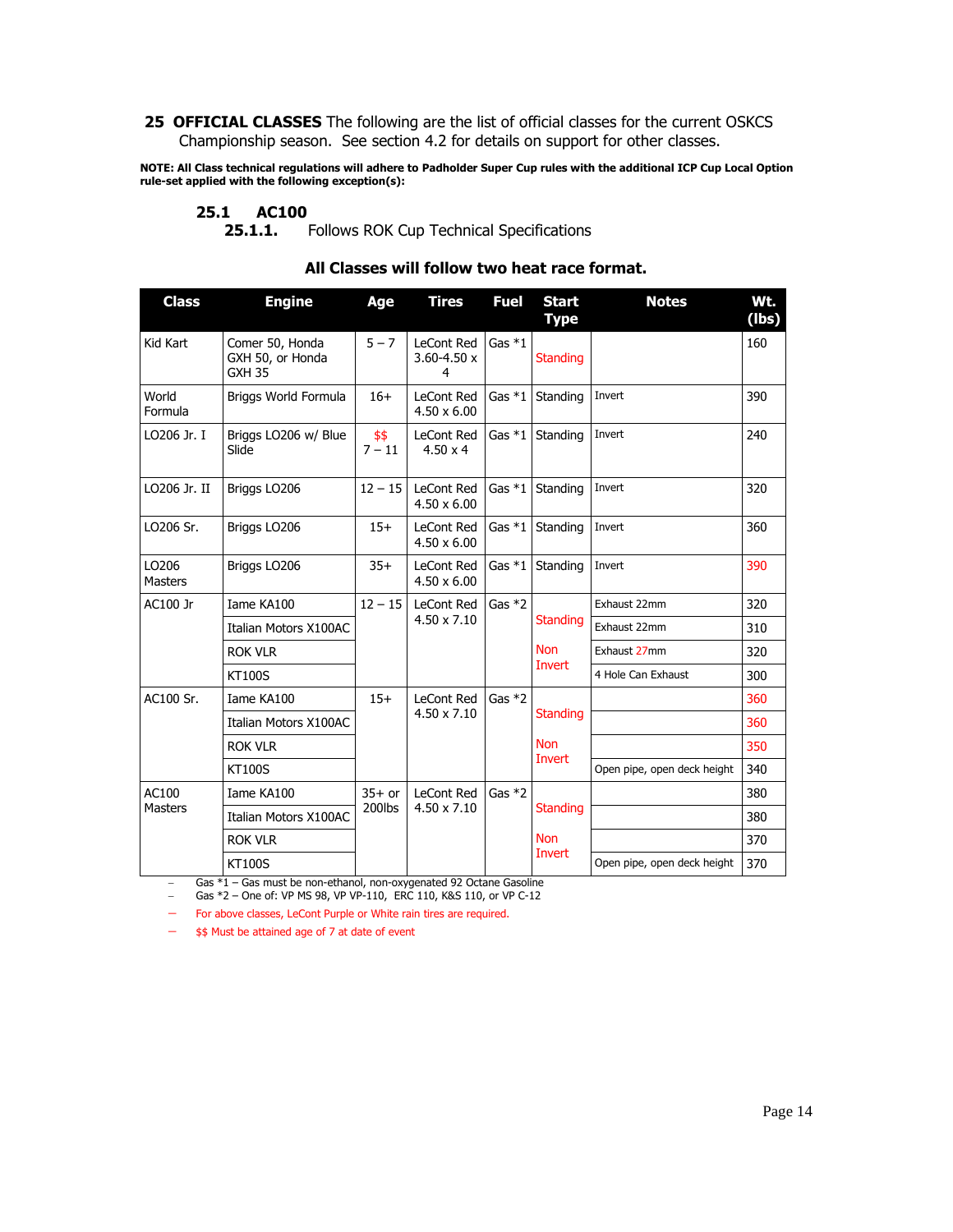| <b>Class</b> | <b>Engine</b>          | Age       | <b>Tire</b>                               |          | <b>Fuel Start</b><br><b>Type</b>        | <b>Notes</b>                                                                                                                                 | Wt.<br>(Ibs) |
|--------------|------------------------|-----------|-------------------------------------------|----------|-----------------------------------------|----------------------------------------------------------------------------------------------------------------------------------------------|--------------|
|              | SGM GT20               |           |                                           |          |                                         |                                                                                                                                              | 370          |
| TaG Sr.      | <b>IAME</b> Leopard    | $16+$     | LeCont White Gas *2<br>$4.50 \times 7.10$ |          | <b>Standing</b>                         | Tillotson HL334A/HL334AB                                                                                                                     | 355          |
|              | Rotax                  |           |                                           |          |                                         | Per Rotax Rules                                                                                                                              | 370          |
|              | X30                    |           |                                           |          | <b>Non</b>                              | <b>Tillotson HW27A</b>                                                                                                                       | 365          |
|              | X125T<br><b>Invert</b> |           | Tillotson HL334A/HL334AB HW-<br>44A 24mm  | 370      |                                         |                                                                                                                                              |              |
|              | X125WC                 |           |                                           |          |                                         | Tillotson 27mm or Tryton<br>27 <sub>mm</sub>                                                                                                 | 370          |
|              | PRD Galaxy             |           |                                           |          |                                         | Tillotson HW-30A 24mm                                                                                                                        | 370          |
|              | <b>PRD Fireball</b>    |           |                                           |          |                                         | <b>Tillotson 360A Carb</b>                                                                                                                   | 325          |
|              | Rok GP                 |           |                                           |          |                                         | Dell'Orto VHSH Ø 30mm                                                                                                                        | 385          |
| Tag Jr.      | <b>IAME</b> Leopard    | $12 - 15$ | LeCont Red<br>4.50x7.10                   | Gas $*2$ | <b>Standing</b>                         | Carb - HL334A/HL334AB /<br><b>Exhaust 30mm Header</b>                                                                                        | 330          |
|              | Rotax Jr.              |           |                                           |          | <b>Non</b>                              | Per Rotax Jr Spec USA Rules                                                                                                                  | 3150         |
|              | X30                    |           |                                           |          | Invert                                  | 31mm Header, Tillotson HW27A                                                                                                                 | 330          |
|              | X125T                  |           |                                           |          |                                         | 30mm Header, Tillotson<br>HL334AB / Hw-44A 24mm                                                                                              | 330          |
|              | <b>PRD Fireball</b>    |           |                                           |          |                                         | <b>Tillotson 360A Carb</b>                                                                                                                   | 310          |
|              | <b>X125WC</b>          |           |                                           |          |                                         | Tillotson 27mm or Tryton HB<br>27mm, 31mm Exhaust Header                                                                                     | 330          |
|              | Rok GP                 |           |                                           |          |                                         | Dell'Orto VHSH Ø 30mm /<br>31mm Exhaust header                                                                                               | 330          |
| Tag Cadet    | Rotax Micro            | \$\$      | LeCont Red<br>4.50x4                      | Gas *2   | <b>Standing</b><br><b>Non</b><br>Invert |                                                                                                                                              | 220          |
|              | Rotax Mini             | $7 - 11$  |                                           |          |                                         | MY20 Inlet restrictor, 18mm<br>exhaust restrictor, must run<br>Cadet Chassis Gearing 14/78<br>Must Run exhaust 273137<br>See Rotax Rule 6.18 | 265          |
|              | X125T                  |           |                                           |          |                                         | Tillotson 23mm HL334AB Carb /<br>Intake 17mm/Exhaust 22mm,<br>Min. Squish 1.8mm, Gearing<br>11/78                                            | 245          |
|              | <b>X125WC</b>          |           |                                           |          |                                         | Tillotson 23mm HL334AB Carb /<br>Intake 17mm/Exhaust 22mm,<br>Min Squish 2.4mm, Gearing<br>11/78                                             | 255          |
|              | <b>IAME Mini Swift</b> |           |                                           |          |                                         | Tillotson Mod. HW-31A (Unrestricted<br>intake & exhaust)                                                                                     | 245          |
|              | <b>TM60</b>            |           |                                           |          |                                         |                                                                                                                                              | 245          |
|              | Mini Rok               |           |                                           |          |                                         | Dell'Orto PHBG Ø 18mm carburetor                                                                                                             | 245          |

− Gas \*2 – One of: VP MS 98, VP VP-110, ERC 110, K&S 110, or VP C-12

− Gas \*3 – 92 Octane from Mobil near Wilco on 99W

− For above classes, LeCont Purple or White rain tires are required.

− \$\$ Must be attained age of 7 at date of event